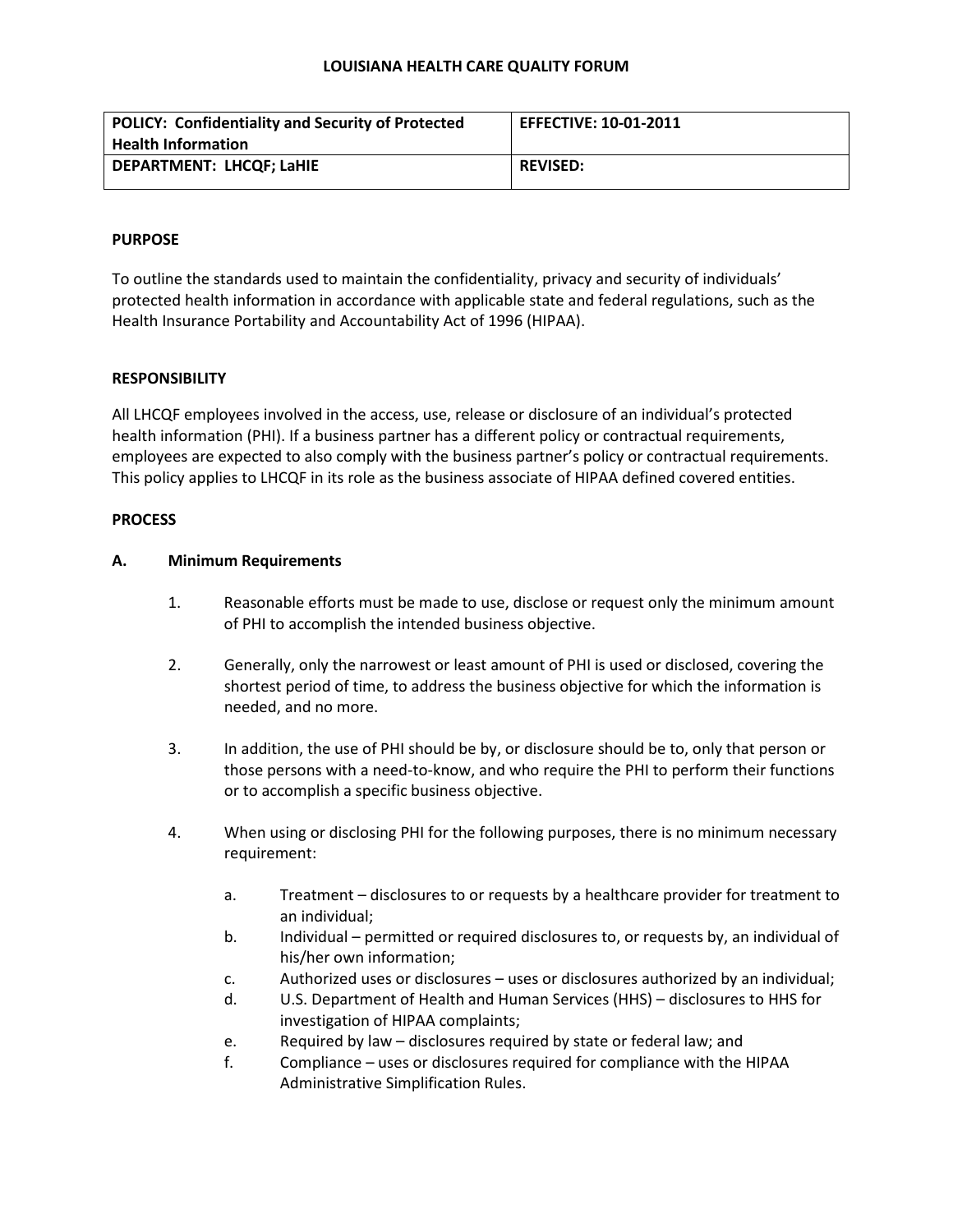### **B. Uses and Disclosures of PHI**

- 1. Uses and disclosures permitted with the individual's authorization:
	- a. An individual's PHI may be used or disclosed with the individual's (or individual's authorized personal representative's) authorization for any purpose. Such authorization from the individual must be documented.
- 2. Uses and disclosures permitted for payment or healthcare operations purposes that do not require the individual's authorization:
	- a. An individual's PHI may be used or disclosed without the individual's authorization for purposes of conducting the payment activities or healthcare operations of the covered entity when LHCQF is its business associate, or when the PHI is disclosed to LHCQF' business associate. The minimum necessary standard applies to these uses and disclosures.
	- b. The minimum necessary PHI may be disclosed to another covered entity (or at the direction of the covered entity) for the healthcare operations of the other covered entity if the PHI to be disclosed: (i) pertains to the relationship that both LHCQF (or the covered entity) have or had with the individual who is the subject of the PHI; and (ii) the healthcare operations for which the disclosure is being made involves one of the following:
		- 1. Quality assurance
		- 2. Competency assurance
		- 3. Fraud and abuse control
- 3. Uses and disclosures that require authorization from an individual:
	- a. Except for purposes of treatment, payment activities or healthcare operations, or as otherwise permitted or required by state or federal law, an individual's authorization must be requested prior to the use or disclosure of the individual's PHI.
	- b. An authorization is required to use or disclose PHI for marketing purposes that do not involve:
		- i. Communications about health-related products or services provided by, or included in a plan of benefits, or other value-added health-related products or services offered by the company;
		- ii. Distributing promotional items of nominal value; and
		- iii. Face-to-face communications by the company to the individual.
	- c. Activities requiring an authorization include those involving the use or disclosure of PHI maintained by LHCQF, such as brand name marketing, direct mail or telemarketing for non-health-related products or services (e.g., life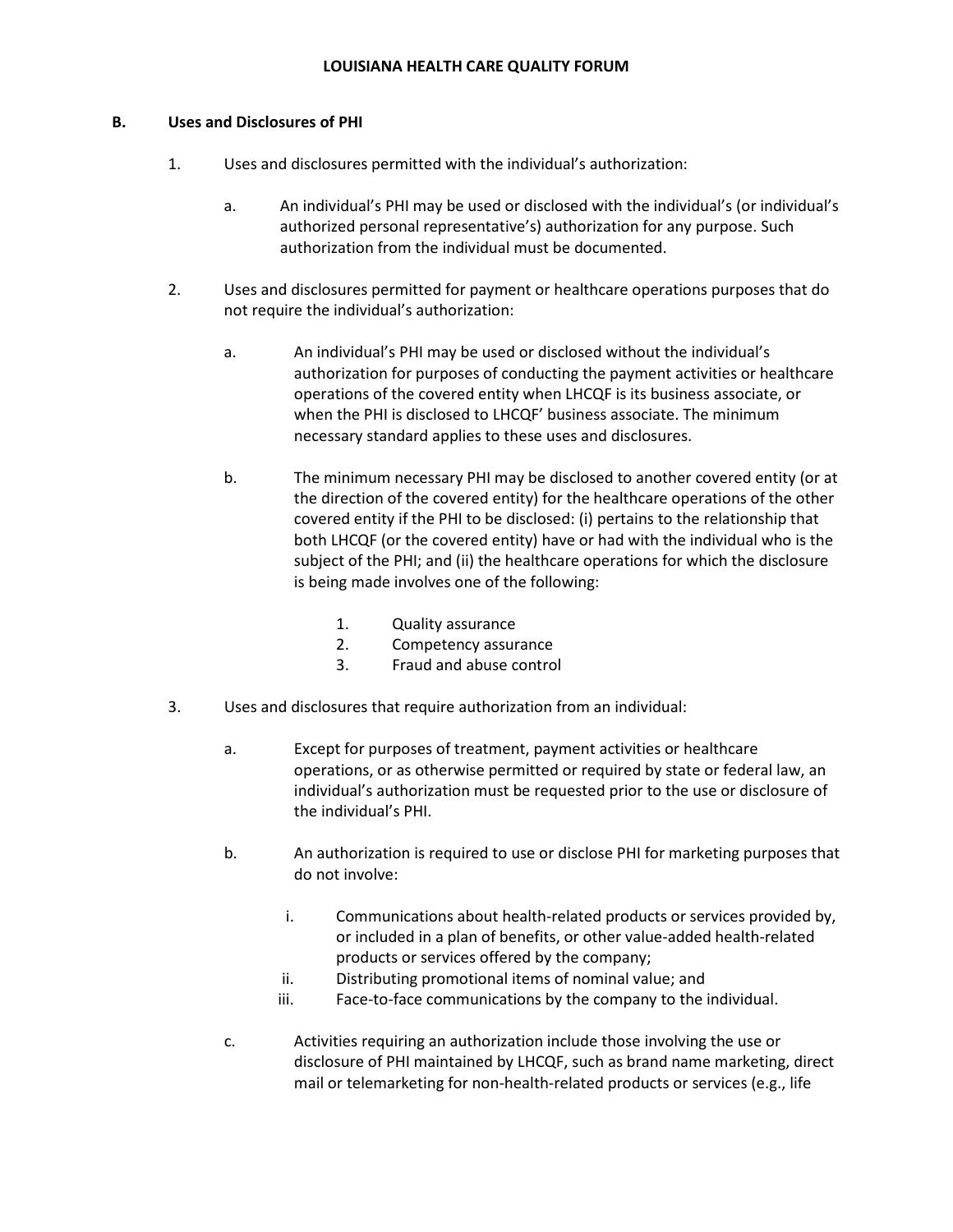insurance, disability, etc.) or newsletters with articles about non-healthrelated products or services.

- d. An individual's authorization is required prior to the use or disclosure of an individual's psychotherapy notes (defined by HIPAA as notes recorded by a healthcare provider who is a mental health professional documenting or analyzing the contents of a conversation during a private, group or family counseling session and that are separated from the rest of the individual's medical record).
- 4. De-identified health information
	- a. There are no minimum necessary or authorization restrictions on the request for, or use or disclosure of, de-identified health information. PHI can be deidentified in one of two ways:
		- i. Remove identifiers: if all of the following identifiers of the individual, his/her relatives, his/her employers or his/her household members are removed, and the employee using or disclosing the information has no actual knowledge that the information could be used alone or in combination with other information to identify an individual:
			- Names;
			- All elements of dates (except year) for dates directly related to an individual, including birth date, admission and discharge date, date of death, all ages over 89;
			- Telephone or fax numbers, e-mail addresses;
			- Social security numbers, medical record numbers, health plan beneficiary numbers, account numbers;
			- Certificate-license numbers, vehicle identifiers, device identifiers;
			- Web Universal Resource Locators (URLs), Internet Protocol (IP) address numbers;
			- Biometric identifiers, full face photographic images and any comparable images;
			- All geographic subdivisions smaller than a state, including street address, city, county, precinct, ZIP code; and
			- Any other unique identifying number, characteristic, or code (except re-identification codes).
		- ii. Statistical method: It is determined that the risk is very small that the PHI could be used, alone or in combination with other reasonably available information, by an anticipated recipient to identify an individual who is the subject of the PHI, based on generally accepted statistical and scientific principles and methods.
- 5. Disclosures permitted for purposes other than treatment, payment or healthcare operations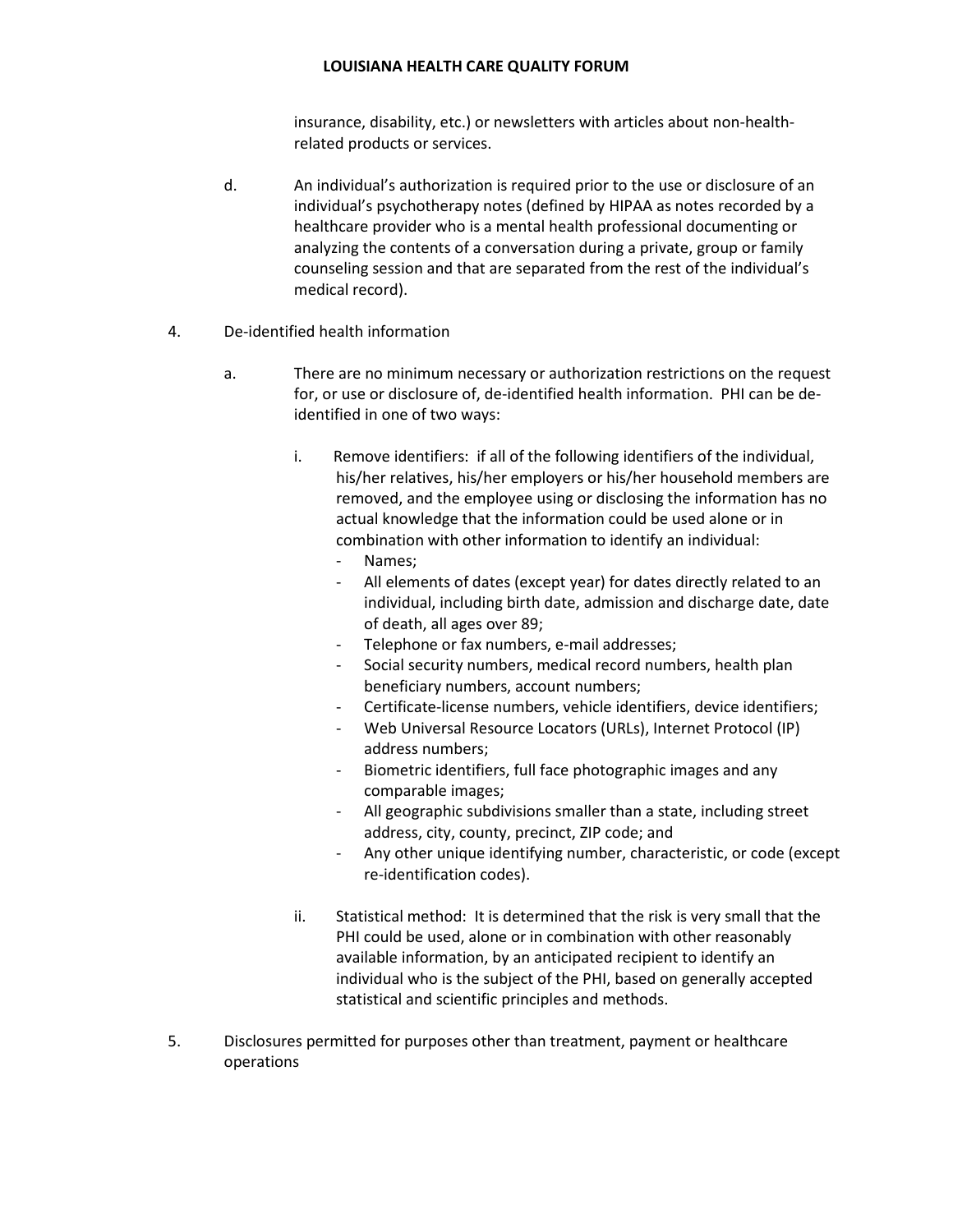These disclosures do not require an authorization or other permission from the individual, but must meet the minimum necessary requirement and must be reported to LHCQF's Executive Director (or the customer's/covered entity's Privacy Officer) to be tracked for purposes of providing an accounting of disclosures:

- a. Health and safety purposes disclosures to the extent necessary to avert a serious and imminent threat to an individual's health or safety of others, to a government agency authorized to oversee the healthcare system or government programs or its contractors, or to public health authorities.
- b. Public health activities as permitted or required by law. For example, disclosures for the purposes of preventing or controlling disease, injury or disability; investigation of reportable diseases; the control of public health hazards; enforcement of sanitary laws; certification and licensure of health professionals and facilities; and review of healthcare that is required by the federal government and other governmental agencies.
- c. Health oversight activities disclosure of PHI to a health oversight agency for activities authorized by law, such as audits, investigations, inspections, licensure or disciplinary actions, or civil, administrative, or criminal proceedings or actions.
- d. Required by law PHI may be disclosed if required by law. There is no minimum necessary requirement for these disclosures.
- e. Legal, judicial and administrative proceedings the minimum necessary PHI may be disclosed in response to a court or administrative order, subpoena, discovery request or other lawful process, in accordance with specified procedural safeguards. Subpoenas received for purposes other than health information management (HIM) routine operations should be referred to the LHCQF Legal Counsel.

## **C. Business Associates**

- 1. A business associate is a person or entity, other than a LHCQF employee, that performs or assists in performing, a function or activity that involves the use or disclosure of PHI on behalf of LHCQF.
- 2. LHCQF contracts with business associates and also functions as the business associate of other covered entities.
- 3. Prior to the disclosure of PHI to a business associate, or prior to the business associate being allowed to create or receive PHI, "satisfactory assurances" will be obtained in the form of a written agreement that the business associate will appropriately safeguard and limit their use and disclosure of the PHI.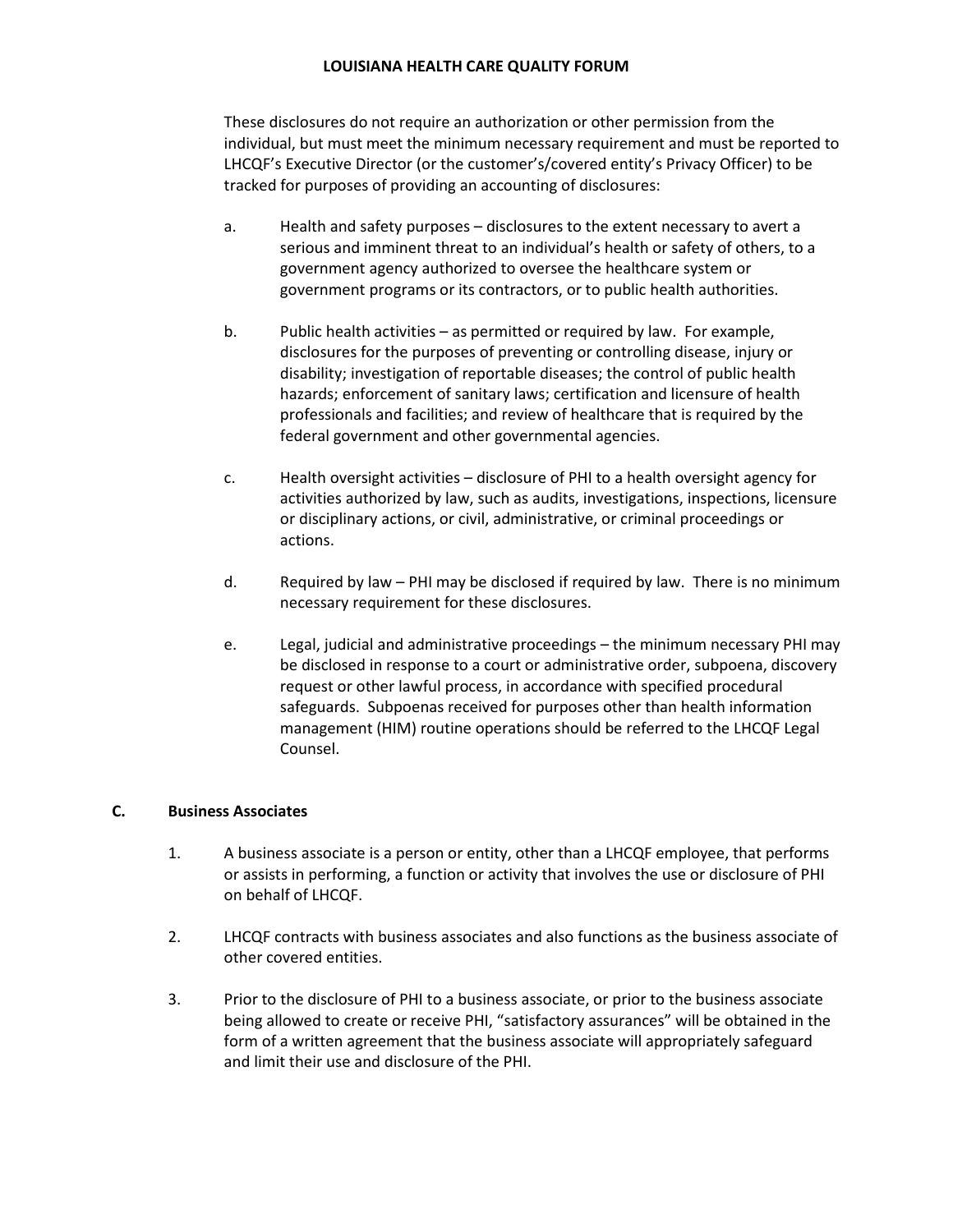4. The LHCQF Legal Counsel must review all business contracts to determine whether business associate requirements should be added to the contract.

## **D. Individual Rights**

Requests for the following individual rights will be coordinated by LHCQF's Executive Director or at the direction of the covered entity's Privacy Officer:

- 1. Access Individuals have the right to inspect and obtain a copy of the PHI contained in their designated record set for as long as the information is maintained. Designated record set is defined as a group of records maintained by LHCQF or its business associates, which is used to make treatment decisions about individuals.
- 2. Amendment Individuals have the right to request amendment of their PHI and other records contained in their designated record set for as long as the designated record set is maintained. *See Correction Policy*
- 3. Accounting of disclosure Individuals have the right to an accounting of the disclosures of PHI that were made after April 14, 2003, for purposes other than treatment, payment or healthcare operations, or other than pursuant to a valid authorization when such authorization is required. It is the responsibility of the Compliance Department (or covered entity's Privacy Office) to ensure that each disclosure made that is not exempted from the accounting requirement is documented. *See Correction Policy*
- 4. Restriction on use or disclosure Individuals have the right to request that the use or disclosure of their PHI be restricted, including uses and disclosures made for treatment, payment or healthcare operations. LHCQF does not have an obligation to agree to the request, but if agreed to, LHCQF will comply with the agreement and notify any business associates of such agreement. *See Correction Policy*
- 5. Confidential communications Individuals have the right to request that LHCQF use alternative means or alternative locations (street address and/or telephone number) when communicating PHI to them.

## **F. Complaint Management**

- 1. Any workforce member who suspects that the privacy or security policies and procedures, the HIPAA privacy or security rules, or other applicable federal or state privacy laws have been violated must report the suspicion to the Executive Director in sufficient detail to permit the matter to be investigated and to prevent or mitigate any deleterious effects.
- 2. All privacy and security complaints will be fully investigated, and appropriate actions taken, including, but not limited to:
	- i. Technical system modifications;
	- ii. Modifying or expanding audits;
	- iii. Re-educating staff; and/or